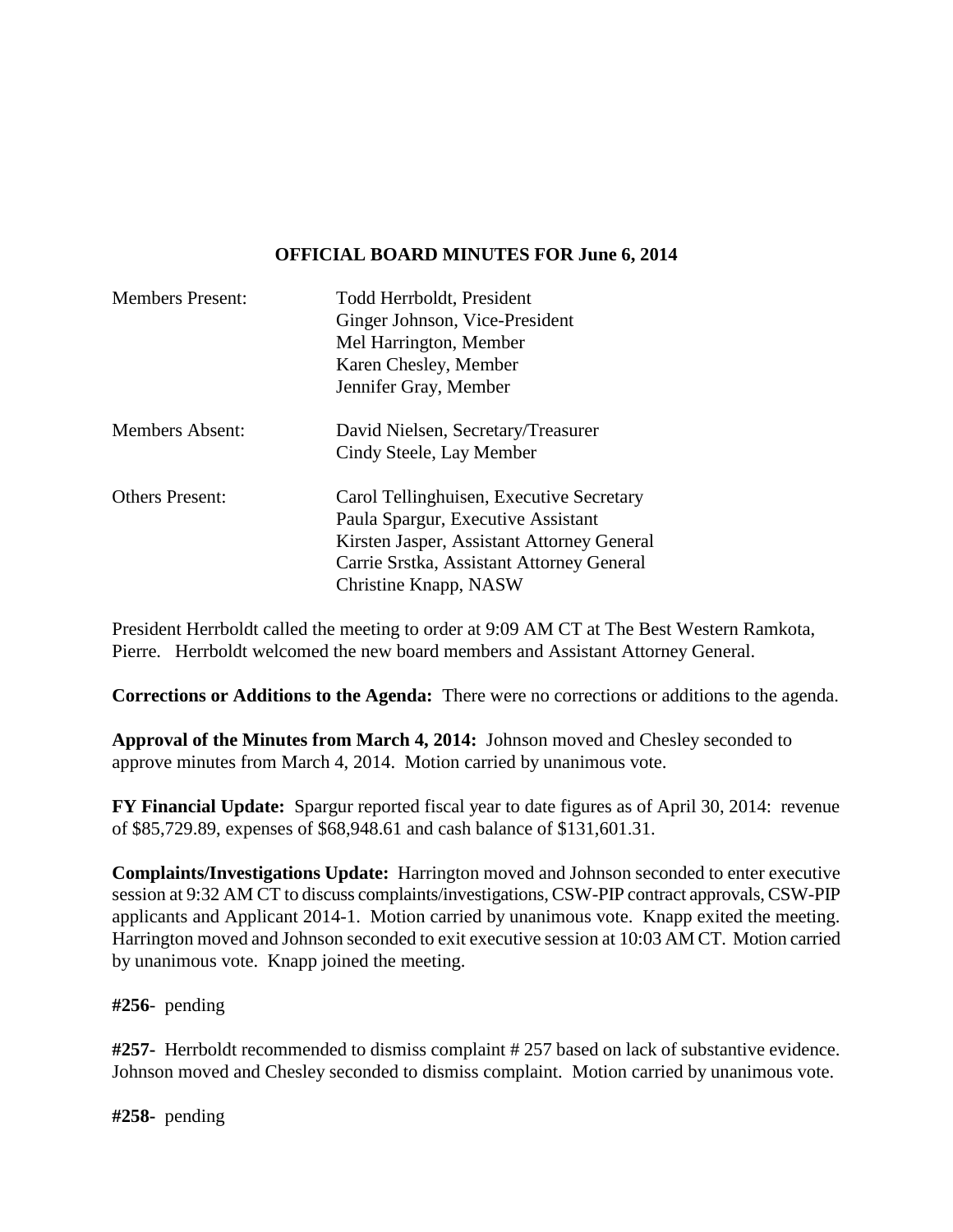## **Page (2)-South Dakota Board of Social Work Examiners Board meeting minutes June 6, 2014**

## **CSW-PIP Contract and Applicant Approvals:**

DeSmet, C.: Harrington moved and Gray seconded to approve supervision beginning April 4, 2014. Motion carried by unanimous vote.

Enomoto, J.: Harrington moved and Gray seconded to approve supervision beginning March 26, 2014. Motion carried by unanimous vote.

McEndree, S.: Harrington moved and Gray seconded to approve supervision beginning March 4, 2014. Motion carried by unanimous vote.

Termansen, A.: Harrington moved and Gray seconded to approve supervision beginning March 4, 2014. Motion carried by unanimous vote.

Towne, M.: Harrington moved and Gray seconded to approve supervision beginning March 24, 2014. Motion carried by unanimous vote.

Nothstine, S.: Harrington moved and Gray seconded to approve supervision beginning April 14, 2014. Motion carried by unanimous vote.

Ulmer, T.: Harrington moved and Gray seconded to approve supervision beginning May 1, 2014. Motion carried by unanimous vote.

Witt, A.: Harrington moved and Gray seconded to approve supervision beginning May 5, 2014. Motion carried by unanimous vote.

Hataway, J.: Harrington moved and Gray seconded to approve supervision beginning May 28, 2014. Motion carried by unanimous vote.

Willrodt, E.: Harrington moved and Gray seconded to approve supervision beginning May 19, 2014. Motion carried by unanimous vote.

Detweiler, E.: Harrington moved and Gray seconded to approve supervision beginning May 16, 2014. Motion carried by unanimous vote.

Bowen, S.: Johnson moved and Chesley seconded to approve applicant for CSW-PIP licensure. Motion carried by unanimous vote.

Bixler, R.: Gray moved and Chesley seconded to approve applicant for CSW-PIP licensure. Motion carried by unanimous vote.

Applicant 2014-1: Chesley moved and Harrington seconded to approve Applicant 2014-1 to sit the exam and approve licensure upon receiving a passing score. Motion carried by unanimous vote.

The Board had a general discussion on the complaint process during executive session explaining the process to the new board members and Assistant Attorney General. Also held a brief discussion on supervisors credentials; CSW-PIP, psychologist and psychiatrist.